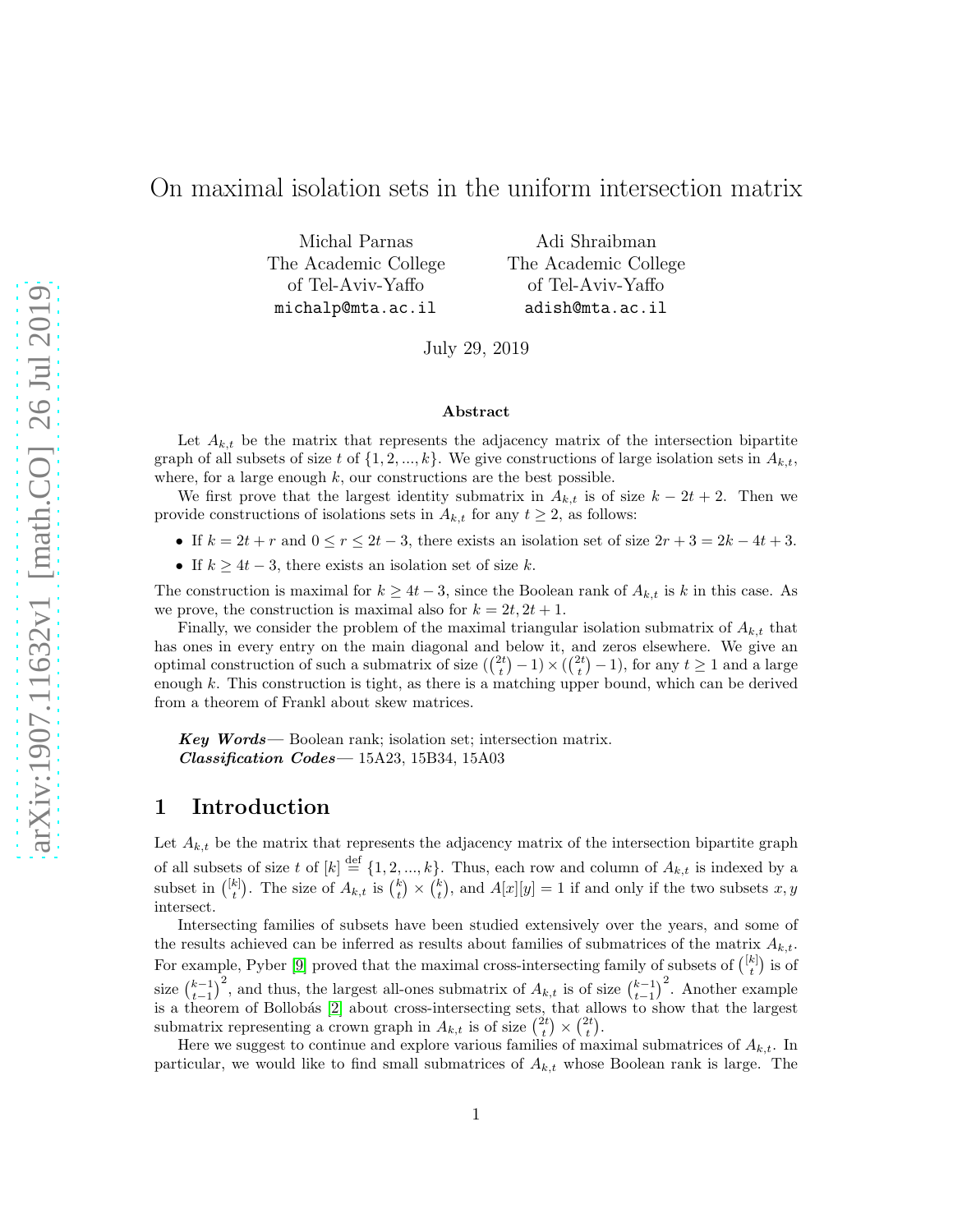*Boolean rank* of a matrix B of size  $n \times m$  is equal to the smallest integer r, such that B can be factorized as a product of two Boolean matrices,  $XY = B$ , where X is a matrix of size  $n \times r$ and Y is a matrix of size  $r \times m$ , and all additions and multiplications are Boolean. The Boolean rank is also equal to the minimal number of monochromatic combinatorial rectangles required to cover all of the ones of  $B$ , and it is equal to the minimal number of complete bi-cliques needed to cover the edges of the bipartite graph whose adjacency matrix is  $B$  (see [\[4\]](#page-13-2)). Lastly, the Boolean rank is also tightly related to the notion of nondeterministic communication complexity [\[5\]](#page-13-3).

The Boolean rank of  $A_{k,t}$  was shown in [\[8\]](#page-13-4) to be k for any  $1 \le t \le k/2$ . Furthermore, it was proved in [\[8\]](#page-13-4) that there exists a family of submatrices of  $A_{k,t}$ , each of size  $(m \cdot s) \times (m \cdot s)$ , where  $m = \binom{2t-2}{t-1}$  and  $s = k-2t+2$ , whose Boolean rank is also k, for a large range of values of k, t. These submatrices are rather large, and a question that arises is if there are smaller submatrices of  $A_{k,t}$  whose Boolean rank is k, or as close as possible to k. We answer this question and prove that for a large enough k, there are, in fact, submatrices of size  $k \times k$  of  $A_{k,t}$ , whose Boolean rank is  $k$ .

Natural candidates for small matrices with a large Boolean rank are *isolation sets* (or *fooling sets* as they are called in communication complexity). An isolation set for a Boolean matrix B is a subset of entries F in B that are all ones of B, such that no two ones in F are in the same row or column of  $B$ , and no two ones in  $F$  are contained in an all-one submatrix of size  $2 \times 2$  of B. Throughout the paper we will represent an isolation set of a given matrix B as a submatrix  $F$  of  $B$ , where the ones of the isolation set are on the main diagonal of  $F$ , and  $F$  is called an *isolation matrix*. The Boolean rank of an isolation matrix of size  $f \times f$  is equal to f, and therefore, the size of the maximal isolation set in a given matrix, bounds below the Boolean rank of that matrix (see for example [\[5,](#page-13-3) [1\]](#page-13-5)). Hence, finding large isolation sets in  $A_{k,t}$  answers partially the question of finding small submatrices of  $A_{k,t}$  with a large Boolean rank.

If  $k < 2t$ , then  $A_{k,t}$  is just the all-ones matrix, since every two subsets of size t intersect, and thus, the largest isolation set is of size 1. Therefore, the question of finding large isolation sets in  $A_{k,t}$  is interesting only for  $k \geq 2t$ . The simplest form of an isolation matrix is the identity matrix, and thus, we first consider the problem of determining the size of the largest identity submatrix in  $A_{k,t}$ , and prove the following:

#### <span id="page-1-0"></span>**Theorem 1** The largest identity submatrix in  $A_{k,t}$  is of size  $s \times s$ , where  $s = k - 2t + 2$ .

Recall that the complement of  $A_{k,t}$  is the adjacency matrix of the Kneser graph  $KG_{k,t}$ , in which the vertices are all subsets of size t of  $[k]$ , and there is an edge between two subsets  $x, y$ if and only if  $x \cap y = \emptyset$ . Furthermore, the complement of the identity matrix is the adjacency matrix of the crown graph of the same size. Thus, from Theorem [1,](#page-1-0) we immediately get that the largest submatrix representing a crown graph in  $KG_{k,t}$  is of size  $s = k-2t+2$ . In particular, this is also the maximal size of a clique in  $KG_{k,t}$ , which corresponds to the fact that the chromatic number of  $KG_{k,t}$  is  $k - 2t + 2$  [\[6\]](#page-13-6).

Another simple isolation matrix is the *triangular matrix* with ones in every entry on the main diagonal and below it, and zeros elsewhere. We give an optimal construction of such a triangular matrix in  $A_{k,t}$ , where our construction uses similar ideas to those used by Tuza [\[10\]](#page-13-7), and the upper bound follows easily from a result of Frankl [\[3\]](#page-13-8) that proved a skew version of a theorem of Bollobás [\[2\]](#page-13-1).

<span id="page-1-1"></span>**Theorem 2** For any  $t \geq 1$  and a large enough k, the maximal triangular submatrix of  $A_{k,t}$  is *of size*  $d \times d$ *, where*  $d = \binom{2t}{t} - 1$ *.* 

As can be seen, the size of the maximal triangular submatrix of  $A_{k,t}$  does not depend on k (as long as k is large enough). Thus, for a large enough k, the maximal identity submatrix  $I_s$ promised by Theorem [1,](#page-1-0) is a larger isolation submatrix in  $A_{k,t}$ . But is  $I_s$  the largest isolation matrix in  $A_{k,t}$ ? If  $t = 1$  then  $A_{k,t} = I_k = I_s$ , and in this case, this is, of course, the maximal isolation set. It is also not hard to verify that if  $k = 2t$ , there exists an isolation set of size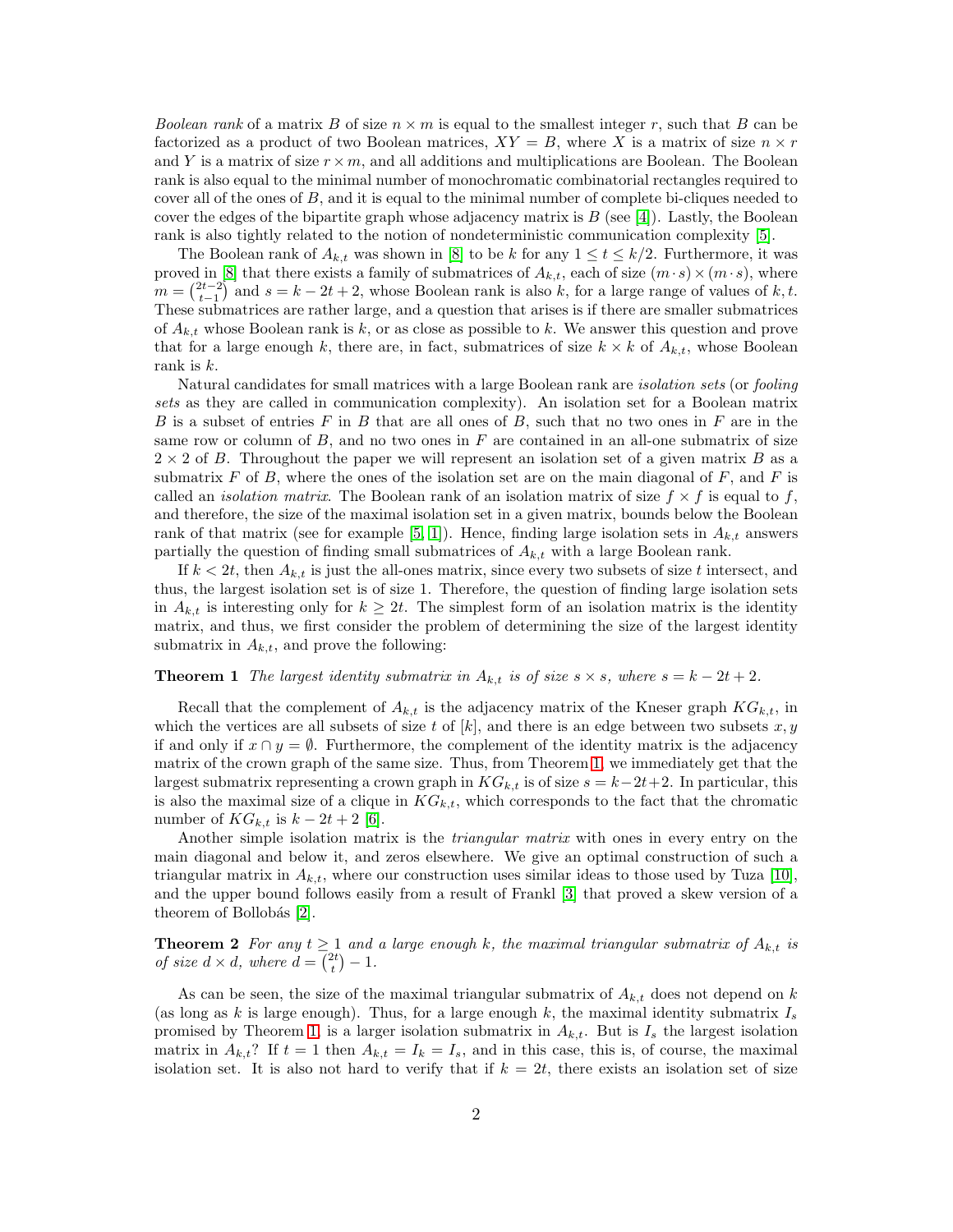$k - 2t + 3 = 3$  in  $A_{k,t}$ , and this is the maximal isolation set in this case (see for example [\[1\]](#page-13-5)). As we prove, for  $2 \leq t < k/2$ , there are larger isolation sets, and the submatrix  $I_s$  is not the largest isolation matrix for these values of t and k. In fact, when k is large enough, there exists in  $A_{k,t}$  an isolation set of size k.

<span id="page-2-1"></span>**Theorem 3** *For any*  $t \geq 2$ *, the matrix*  $A_{k,t}$  *has an isolation set of the following size:* 

- *If*  $k = 2t + r$  *and*  $0 \le r \le 2t 3$ *, there exists an isolation set of size*  $2r + 3 = 2k 4t + 3$ *.*
- *If*  $k > 4t 3$  *there exists an isolation set of size* k.

Notice that for any fixed given t, the size of the isolation set starts at 3 when  $k = 2t$ , and then grows by an additive term of two when k is increased by one, until the point that  $k = 4t-3$ . Then, we get an isolation set of maximal size k. Our construction is also maximal for  $k = 2t$ , and as we prove it is also maximal for  $k = 2t + 1$ . It is an open question if the construction is maximal for  $2t + 2 \leq k \leq 4t - 4$ .

<span id="page-2-2"></span>**Theorem 4** If  $k = 2t + 1$  and  $t \geq 2$ , then the size of any isolation set in  $A_{k,t}$  is at most 5.

# 2 The maximal identity submatrix in  $A_{k,t}$

In all that follows we denote the identity matrix of size  $n \times n$  by  $I_n$ , and refer to the subsets representing a row or column of  $A_{k,t}$  as row or column indices. Therefore, each row or column index is a subset of  $\binom{[k]}{t}$ . We now prove Theorem [1,](#page-1-0) and show that the maximal identity submatrix of  $A_{k,t}$  is of size  $s \times s$ , where  $s = k - 2t + 2$ .

First notice that there exists such a large identity submatrix in  $A_{k,t}$ . Just take s row indices of the form  $\{1, 2, ..., t-1\} \cup \{i\}$  and column indices of the form  $\{t, t+1, ..., 2t-2\} \cup \{i\}$ , for  $i = 2t - 1, 2t, \dots, k$ . This defines an identity submatrix of  $A_{k,t}$  of size  $s \times s$ .

We next show that this is the largest identity submatrix possible in  $A_{k,t}$ . Clearly this is true for a submatrix on the main diagonal of  $A_{k,t}$ . Assume, by contradiction, that there exists an identity submatrix  $I_{s+1}$  on the main diagonal of  $A_{k,t}$ , and let  $x_1, ..., x_{s+1}$  be the row and column indices of  $I_{s+1}$ , where we have that  $x_i \cap x_j = \emptyset$  if and only if  $i \neq j$ . But then we get an independent set of size  $s + 1$  in  $A_{k,t}$  that includes  $x_1, ..., x_{s+1}$ . Thus, the complement of  $A_{k,t}$ , that is, the Kneser graph  $KG_{k,t}$ , has a clique of size  $s + 1$ . This is in contradiction to the fact that the chromatic number of  $KG_{k,t}$  is s (see [\[6\]](#page-13-6)). In general though, the identity submatrix does not have to be on the main diagonal of  $A_{k,t}$ , and thus, a different proof is needed.

<span id="page-2-0"></span>We first need the following claim proved in [\[7\]](#page-13-9) that characterizes the decompositions of the identity matrix. For completeness we include its proof.

**Claim 1** ([\[7\]](#page-13-9)) Let  $XY = I_n$  be a Boolean decomposition of the  $n \times n$  identity matrix  $I_n$ , where X *is an*  $n \times r$  *Boolean matrix and* Y *is an*  $r \times n$  *Boolean matrix. Denote by*  $x_1, \ldots, x_r$  *the columns of* X *and by*  $y_1, \ldots, y_r$  *the rows of* Y. *Then:* 

- *1. For each*  $i \in [r]$ *, either*  $x_i = y_i = e_j$  *for some*  $j \in [n]$ *, where*  $e_j$  *denotes the*  $j$ <sup>th</sup> *standard basis vector, or*  $x_i$  *is the all-zeros vector, or*  $y_i$  *is the all-zeros vector.*
- 2. Furthermore, for each  $j \in [n]$ , there exists some  $i \in [r]$  such that  $x_i = y_i = e_j$ .

**Proof:** If we write the decomposition  $XY = I_n$  with outer products, then  $I_n = \sum_{i=1}^r x_i \otimes y_i$ , where  $x \otimes y$  denotes the outer product of a column vector x and a row vector y, i.e. it is a matrix of size  $n \times n$ .

Assume first that there exists an index  $\ell \in [r]$  for which Item 1 of the claim does not hold. But then the matrix  $x_{\ell} \otimes y_{\ell}$  contains a one that is not on the main diagonal of the matrix, and since the addition is the Boolean addition, the sum  $\sum_{i=1}^{r} x_i \otimes y_i \neq I_n$ . Thus, Item 1 always holds for any decomposition  $XY$  of  $I_n$ .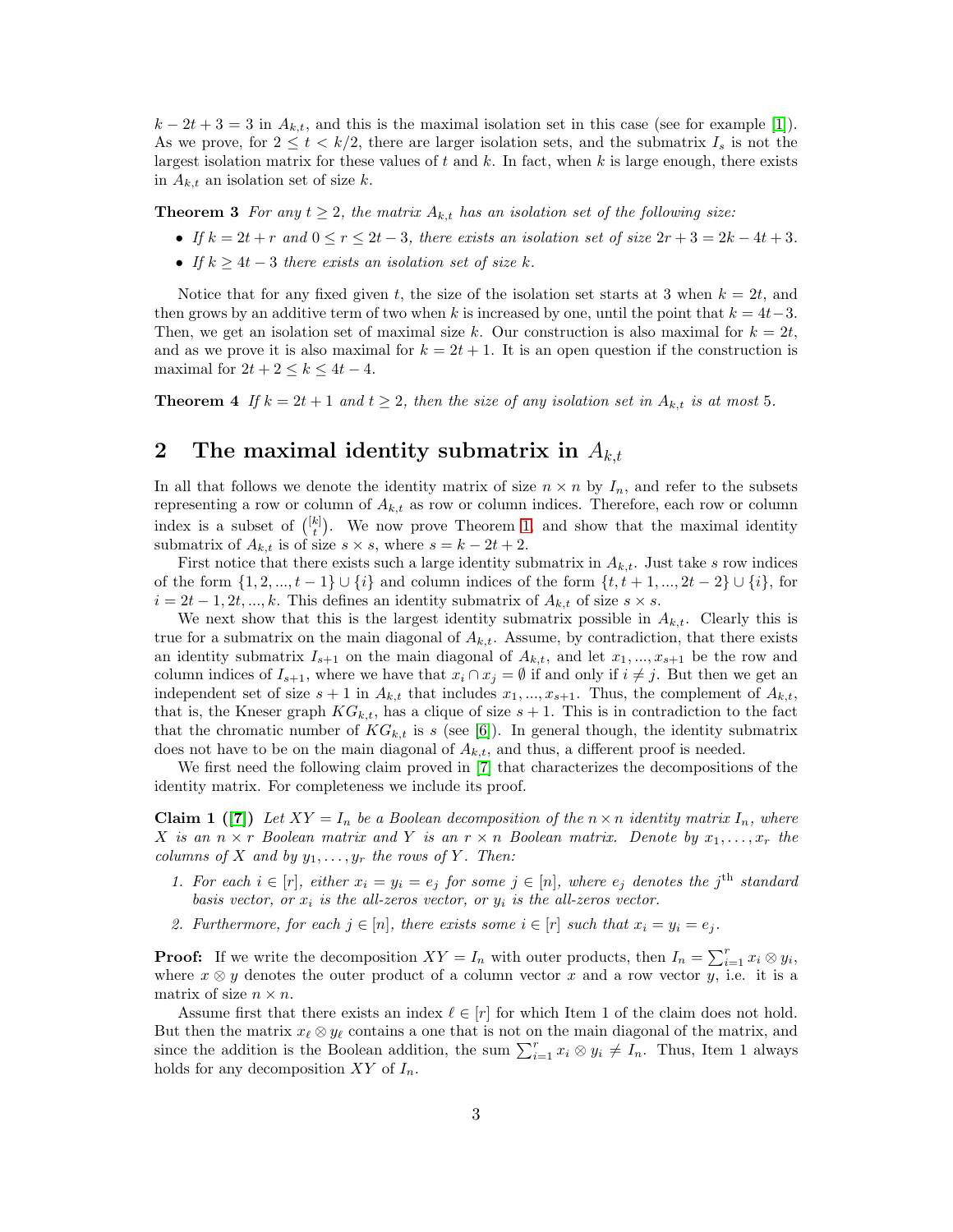<span id="page-3-0"></span>Now assume that there exists some  $j \in [n]$ , such that there is no  $i \in [r]$  for which  $x_i = y_i = e_j$ . But then the j<sup>th</sup> entry on the main diagonal of  $\sum_{i=1}^{r} x_i \otimes y_i$  will be a zero.

Claim 2 Let  $XY = I_n$  be a decomposition of the  $n \times n$  identity matrix  $I_n$ , where X is an  $n \times r$ *Boolean matrix and* Y *is an* r × n *Boolean matrix. Then the total number of* 1*'s in both* X *and Y is at most*  $2n + (r - n)n$ .

**Proof:** By Claim [1,](#page-2-0) for each  $j \in [n]$ , there exists some  $i \in [r]$  such that  $x_i = y_i = e_j$ . Assume, without loss of generality, that  $x_i = y_i = e_i$  for  $i = 1, ..., n$ . Then the maximal number of 1's in any decomposition of  $I_n$  occurs when for all the remaining indices,  $n < i \leq r$ , it holds that one of  $x_i$  or  $y_i$  is the all-zero vector and the other is the all-one vector. Therefore, the number of ones in both X and Y is at most  $2n + (r - n)n$ .

<span id="page-3-1"></span>**Lemma 3** *The largest identity submatrix of*  $A_{k,t}$  *is*  $I_s$ *, where*  $s = k - 2t + 2$ *.* 

**Proof:** Let  $I_{\ell}$  be any identity submatrix of  $A_{k,t}$ . Consider now the decomposition  $XY = A_{k,t}$ of  $A_{k,t}$ , where  $X = \begin{pmatrix} [k] \\ t \end{pmatrix}$  and  $Y = \begin{pmatrix} [k] \\ t \end{pmatrix}$ , and let  $X' \subseteq X, Y' \subseteq Y$ , such that  $X'Y' = I_{\ell}$ .

Notice that X' is an  $\ell \times k$  matrix and Y' is an  $\overline{k} \times \ell$  matrix, and the total number of 1's in both X' and Y' is exactly 2 $\ell t$ . But, by Claim [2,](#page-3-0) the total number of 1's in both X' and Y' is at most  $2\ell + (k - \ell)\ell$ . Thus,  $2\ell t \leq 2\ell + (k - \ell)\ell$ , and therefore  $\ell \leq k - 2t + 2$  as claimed. 

The following bound on the largest crown graph that is a submatrix of  $KG_{k,t}$  is an immediate consequence of Lemma [3.](#page-3-1)

Corollary 4 *The largest matrix representing a crown graph that is a submatrix of the Kneser matrix*  $KG_{k,t}$ *, is of size*  $s \times s$ *, where*  $s = k - 2t + 2$ *.* 

# 3 Maximal triangular matrices in  $A_{k,t}$

As stated in the introduction, the following theorem of Bollobás [\[2\]](#page-13-1), allows to show that the largest submatrix representing a crown graph in  $A_{k,t}$ , is of size  $\binom{2t}{t} \times \binom{2t}{t}$ , and this result is tight. That is, there exists a simple construction of such a large submatrix in  $A_{k,t}$ .

**Theorem 5** ([\[2\]](#page-13-1)) Let  $(A_i, B_i)$  be pairs of sets, such that  $|A_i| = a, |B_i| = b$  for  $1 \le i \le m$ , and  $A_i \cap B_j = \emptyset$  *if and only if*  $i = j$ . Then

$$
m \leq \binom{a+b}{a}.
$$

This theorem has several generalizations, among them is a result of Frankl [\[3\]](#page-13-8) that considered the skew version of the problem, and showed that the same bound holds even under the following relaxed assumptions: Let  $(A_i, B_i)$  be pairs of sets, such that  $|A_i| = a, |B_i| = b$  for  $1 \le i \le m$ ,  $(A_i, B_i) = \emptyset$  for every  $1 \leq i \leq m$ , and  $A_i \cap B_j \neq \emptyset$  if  $i > j$ . Then  $m \leq {a+b \choose a}$ . Note that for this formulation of the problem, all entries below the main diagonal are ones, but above the main diagonal there can be either zeros or ones.

Here we consider the following special case: What is the maximal number  $m$  of pairs of subsets  $(A_i, B_i)$ , such that  $|A_i| = |B_i| = t$  for every  $1 \le i \le m$ , and  $A_i \cap B_j \neq \emptyset$  if and only if  $i \geq j$ . Such a set of pairs of subsets defines a *triangular* submatrix of  $A_{k,t}$  of size  $m \times m$ , for some large enough  $k$ , with ones on the main diagonal and below it, and zeros elsewhere. Denote such a matrix by  $D_m$ , and notice that  $D_m$  is an isolation matrix.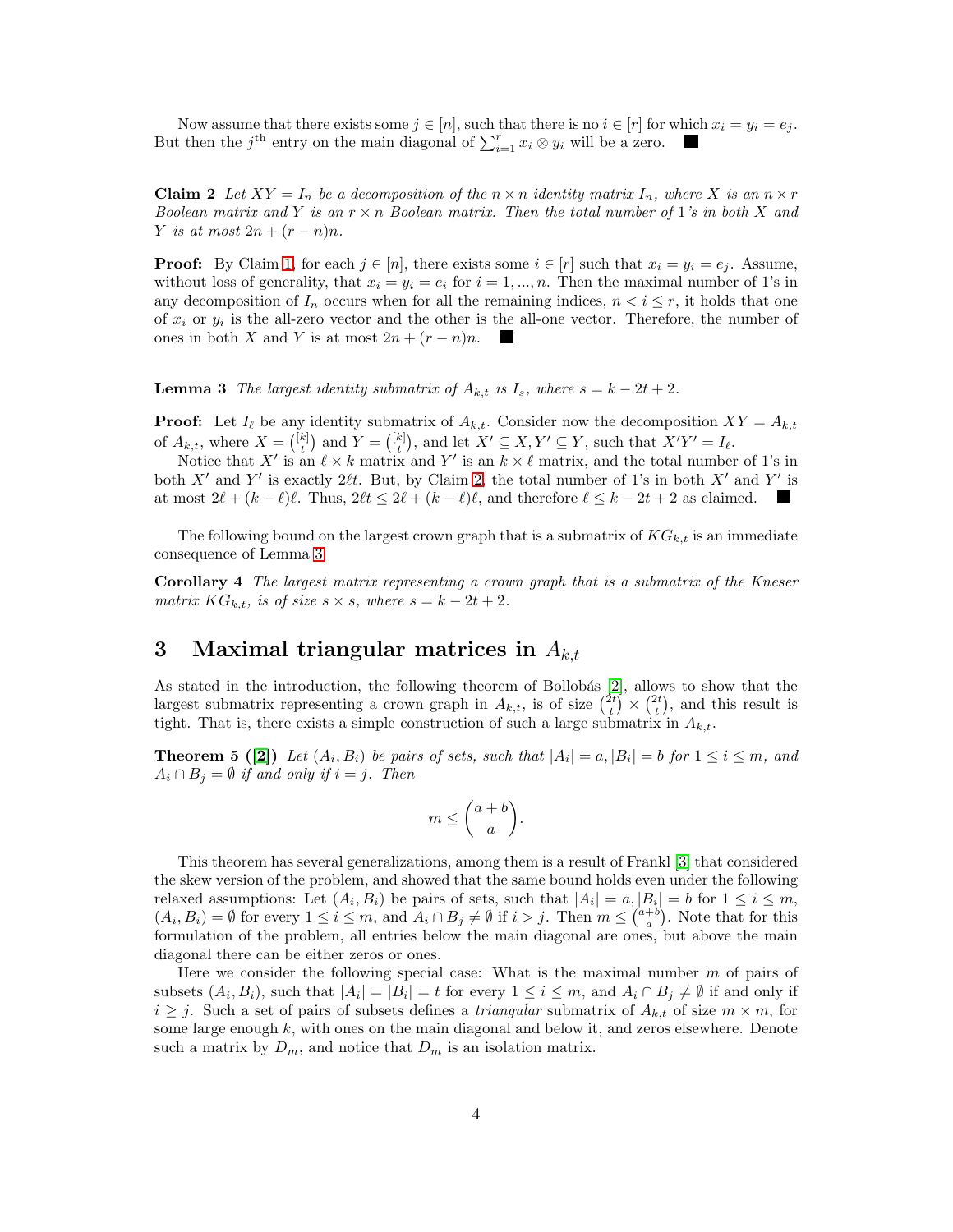Using the result of Frankl [\[3\]](#page-13-8) stated above, it can be shown that the size of any triangular submatrix of  $A_{k,t}$  is bounded above by  $d \times d$ , where  $d = \binom{2t}{t} - 1$ . To verify this, simply add to any maximal triangular submatrix an additional first row and last column that are all zero (for a large enough  $k$ , it is always possible to define one more row index and column index that do not intersect with any of the given row and column indices of the submatrix). Thus, we get a matrix in which the main diagonal is all-zero, and below the main diagonal all elements are one. By the result of Frankl, the size of such a matrix is at most  $\binom{2t}{t} \times \binom{2t}{t}$ . Hence, the size of any maximal triangular matrix is bounded above by  $(\binom{2t}{t} - 1) \times (\binom{2t}{t} - 1)$ .

We now proceed to prove Theorem [2,](#page-1-1) and show a construction of a triangular submatrix of  $A_{k,t}$  that matches the above upper bound. The construction we describe is recursive, using an idea similar to what was done by Tuza [\[10\]](#page-13-7).

Let  $f(a, b)$  be the maximal m, such that  $D_m$  is a submatrix of  $A_{k,t}$  for a large enough k, having row indices that are subsets of size  $a$  and column indices that are subsets of size  $b$ . We want to find  $f(t, t)$ , for  $t \geq 1$ . We first give the stopping conditions for the recursion for  $f(a, b)$ .

<span id="page-4-0"></span>**Claim 5** For any  $a \ge 1$  it holds that  $f(a, 1) = f(1, a) = a$ .

**Proof:** To see that  $f(a, 1) \ge a$ , take as row indices the subsets  $\{1, a+1, \ldots, 2a-1\}, \{1, 2, a+1\}$  $1, \ldots, 2a-2\}, \ldots \{1, 2, \ldots, a\},$  and as column indices the subsets  $\{1\}, \{2\}, \ldots, \{a\}.$ 

For the lower bound, assume by contradiction that  $f(a, 1) = a + 1$ , and let the column indices be  $\{1\}, \{2\}, \ldots, \{a+1\}$ . Since the last row of the matrix is all-ones, then the index of the last row intersects with all column indices. Thus, it contains the subset  $\{1, 2, ..., a+1\}$ , in contradiction to the fact that the size of the row indices is a. Hence,  $f(a, 1) = a$ .

<span id="page-4-1"></span>I.

Similar arguments hold for  $f(1, a)$ , while exchanging the row and column indices.

Now we can prove the general recursive formula for  $f(a, b)$ .

**Lemma 6** *For any*  $a, b \geq 1$  *it holds:* 

$$
f(a,b) = \begin{cases} a, & if \ b = 1 \\ b, & if \ a = 1 \end{cases}
$$

*and otherwise,*

$$
f(a,b) \ge f(a,b-1) + f(a-1,b) + 1.
$$

**Proof:** The proof is by induction on a and b. If  $a = 1$  or  $b = 1$  then the lemma follows directly from Claim [5.](#page-4-0) Otherwise, using the induction hypothesis, let  $D'_{a,b-1}$  be a triangular submatrix of size  $f(a, b-1)$ , with row indices of size a and column indices of size  $b-1$ , and let  $D''_{a-1,b}$  be a triangular submatrix of size  $f(a - 1, b)$ , with row indices of size  $a - 1$  and column indices of size b.

Assume that each row index of  $D'_{a,b-1}$  is disjoint from all column indices of  $D''_{a-1,b}$  (this is always possible for a large enough range of elements for the indices), and let  $x$  be a new element that does not appear in any of the row or column indices of  $D'_{a,b-1}$  or of  $D''_{a-1,b}$ . Add x to each column index of  $D'_{a,b-1}$  and to each row index of  $D''_{a-1,b}$ . Therefore, the row and column indices of these two matrices are now subsets of size  $a$  and  $b$ , respectively, and each column index of  $D'_{a,b-1}$  intersects all row indices of  $D''_{a-1,b}$  (as they all contain x).

Now add to  $D'_{a,b-1}$  one more row and column, as a last row and column, defined by the row index  $\{x\} \cup S$ , and the column index  $\{x\} \cup T$ , where S is a subset of size  $a-1$  and T is a subset of size  $b-1$ , and S and T are disjoint from all row and column indices of  $D'_{a,b-1}$ . Denote the resulting matrix by  $\tilde{D}'_{a,b-1}$ .

Consider the following triangular matrix  $D_{a,b}$  defined by all row and column indices of  $\tilde{D}'_{a,b-1}$ and  $D''_{a-1,b}$  (after adding x and the additional row and column as described above):

$$
D_{a,b} = \begin{pmatrix} \tilde{D}'_{a,b-1} & O \\ J & D''_{a-1,b} \end{pmatrix},
$$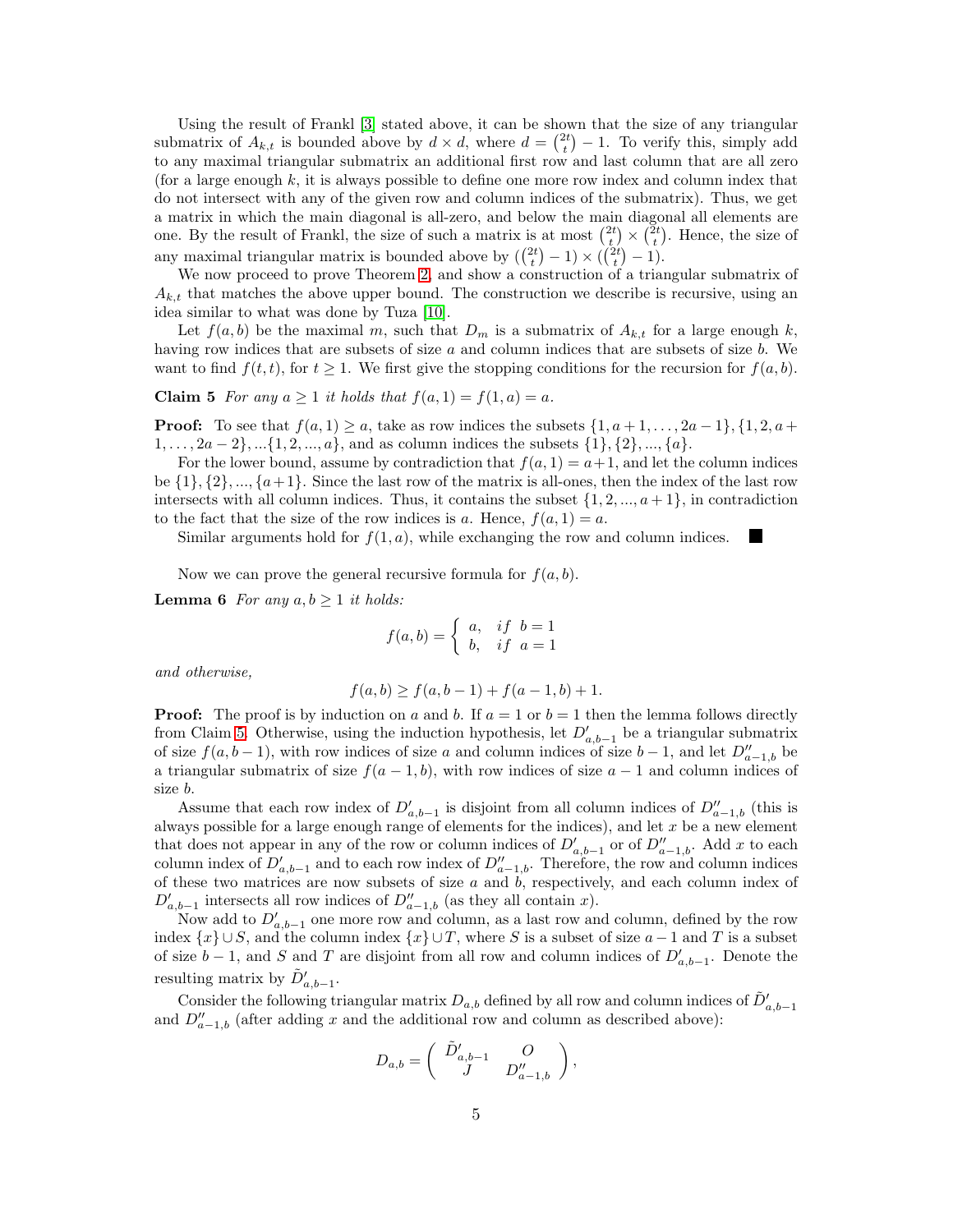where J is the all-ones matrix and O is the all-zeros matrix. The size of  $D_{a,b}$  is  $f(a, b-1)$  +  $f(a-1, b)+1$ , and as stated, the row and column indices are subsets of size a and b, respectively. Hence,  $f(a, b) \ge f(a, b - 1) + f(a - 1, b) + 1$  as claimed. H

Before we solve this recursion, we need to recall the following definitions about recursion trees that are useful to describe the expansion of a recursive formula. A *rooted tree*, is a directed tree that has one node designated as the root of the tree, and all edges are directed away from the root. If  $(u, v)$  is a directed edge in a directed tree, then v is the child of u in the tree. A *leaf* in the tree is a node with no edges coming out of it. A node that is not a leaf is called an *internal* node of the tree. A rooted tree is called a *full binary* tree if each node that is not a leaf has exactly two children. It is well known, and easy to prove by induction, that the number of leaves of a full binary tree is one more than the total number of internal nodes of the tree.

Now, using these definitions and the recursion given in Lemma [6,](#page-4-1) we can prove the following lower bound on  $f(a, b)$ . From this bound follows immediately that  $f(t, t) \geq \binom{2t}{t} - 1$  as claimed.

**Lemma 7** For any  $a, b \ge 1$  and a large enough  $k$ ,  $f(a, b) \ge \binom{a+b}{a} - 1$ .

**Proof:** If  $b = 1$  then by Claim [5](#page-4-0) we have that  $f(a, 1) = a = \binom{a+1}{a} - 1$ , and similarly if  $a = 1$ . Therefore, assume that  $a, b > 1$ , and thus by Lemma [6,](#page-4-1)  $f(a, b) \ge f(a, b - 1) + f(a - 1, b) + 1$ . The solution of this recursion is similar to the following recursion defined by Pascal's identity:

$$
\binom{a+b}{a} = \binom{a+b-1}{a} + \binom{a+b-1}{a-1} = \binom{a+b-1}{b-1} + \binom{a+b-1}{a-1}.
$$

The only difference is the stopping conditions and the fact that the recursive formula for  $f(a, b)$ has a plus one term. Therefore, if we want to solve the recursion for  $f(a, b)$ , we can expand instead the recursion for  $\binom{a+b}{a}$ , and take into account the differences.

Let T be a rooted binary labeled tree describing the expansion of the recursion  $f(a, b) \ge$  $f(a, b-1) + f(a-1, b) + 1$ , where  $f(a, b)$  is the label of the root of the tree, and  $f(a, b-1)$  and  $f(a-1,b)$  are the labels of the two children of  $f(a, b)$ . In general the children of a node labeled by  $f(p, q)$  will be labeled by  $f(p, q - 1)$  and  $f(p - 1, q)$ . The labels of the leaves of the tree will be the stopping conditions of the recursion.

A similar tree  $T'$ , with the same structure as  $T$ , can be used to describe the expansion of  $\binom{a+b}{a}$  using Pascal's identity, where the labels are the binomial coefficients expanded by the recursion. Since T' describes the expansion of  $\binom{a+b}{a}$ , then the sum of the labels of its leaves is exactly  $\binom{a+b}{a}$ .

Now in order to solve the recursion for  $f(a, b)$ , note that for each stopping term we loose 1 compared to the expansion of Pascal's identity, since  $f(a, 1) = f(1, a) = a$ , whereas  $\binom{a+1}{1} =$  $\binom{a+1}{a} = a+1$ . Thus, we have to subtract 1 for each leaf of the tree T from the sum  $\binom{a+b}{a}$ , for a total of  $\ell$  ones, where  $\ell$  is the number of leaves of T.

However, the recursion for  $f(a, b)$  has a plus 1 term in each step of the recursion that is not a stopping condition, whereas the recursion of  $\binom{a+b}{a}$  does not have such a term. Thus, we should sum these ones and add them to the total summed in the leaves. The number of such ones that we should add is equal to the number of internal nodes of T , since each internal node corresponds to a recursive step. But T is a full binary tree, and thus, it has  $\ell-1$  internal nodes. Summarizing the above discussion, we get that:

$$
f(a,b) \ge \binom{a+b}{a} - \ell + \ell - 1 = \binom{a+b}{a} - 1.
$$

 $\blacksquare$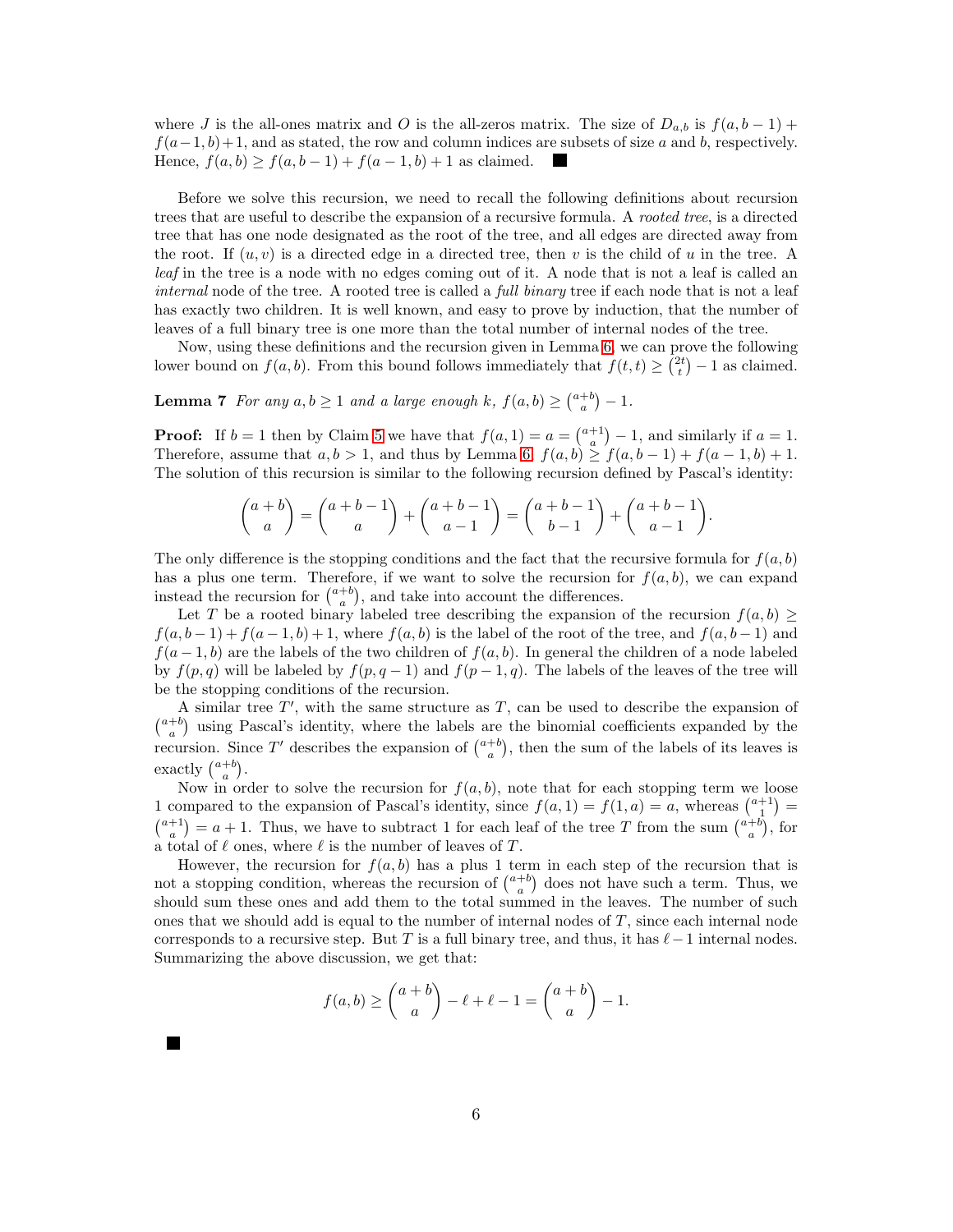### <span id="page-6-3"></span>4 Constructions of large isolation sets for  $k \geq 2t$

In this section we prove Theorem [3,](#page-2-1) and give constructions of families of large isolation sets in  $A_{k,t}$ , where for a large enough k, the constructions are the best possible, as we get an isolation set of size  $k$ . The proof of the theorem contains several parts, according to the range of values of k compared to t. We first provide a basic construction of isolations sets of size  $k - t + 1$  for  $k \geq 3t - 2$ , and then use this construction to build large isolations sets for  $2t \leq k \leq 3t - 3$ , for  $3t - 2 \leq k \leq 4t - 3$ , and finally for  $k \geq 4t - 3$ .

#### 4.1 A construction of isolation sets of size  $k - t + 1$  for  $k \geq 3t - 2$

We now prove that if  $k \geq 3t - 2$  then there exists an isolation set of size  $k - t + 1$  in  $A_{k,t}$ . We first need to show that there exists an isolation matrix, not necessarily in  $A_{k,t}$ , of a certain structure, such that each row and column of this matrix has the same number of ones.

<span id="page-6-1"></span>Claim 8 *For any*  $q \geq p-1$ *, there exists an isolation matrix*  $F_{p,q}$  *of size*  $(p+q) \times (p+q)$ *, such that there are* p *ones and* q *zeros in each column of*  $F_{p,q}$ *.* 

p

q

<span id="page-6-0"></span>**Proof:** Take the circulant matrix  $F_{p,q}$ , whose first column is (  $\overline{1, 1, \cdots, 1},$  $\overline{0,0,\cdots,0}$ . It is not hard to verify that  $F_{p,q}$  is an isolation matrix when  $q \geq p-1$  (when  $q = p-1$  the matrix is skew-symmetric). Also, each column of  $F_{p,q}$  is a cyclic permutation of the first column, and thus, each column contains p ones and q zeros. See for example Figure [1.](#page-6-0)

$$
F_{5,4} = \left(\begin{array}{cccccc} \mathbf{1} & 0 & 0 & 0 & 0 & 1 & 1 & 1 & 1 \\ \mathbf{1} & \mathbf{1} & 0 & 0 & 0 & 0 & 1 & 1 & 1 \\ \mathbf{1} & \mathbf{1} & \mathbf{1} & 0 & 0 & 0 & 0 & 1 & 1 \\ \mathbf{1} & \mathbf{1} & \mathbf{1} & \mathbf{1} & 0 & 0 & 0 & 0 & 1 \\ \mathbf{1} & \mathbf{1} & \mathbf{1} & \mathbf{1} & \mathbf{1} & 0 & 0 & 0 & 0 \\ \mathbf{0} & \mathbf{1} & \mathbf{1} & \mathbf{1} & \mathbf{1} & \mathbf{1} & 0 & 0 & 0 \\ \mathbf{0} & \mathbf{0} & \mathbf{1} & \mathbf{1} & \mathbf{1} & \mathbf{1} & 0 & 0 & 0 \\ \mathbf{0} & \mathbf{0} & \mathbf{1} & \mathbf{1} & \mathbf{1} & \mathbf{1} & \mathbf{1} & 0 & 0 \\ \mathbf{0} & \mathbf{0} & \mathbf{0} & \mathbf{1} & \mathbf{1} & \mathbf{1} & \mathbf{1} & \mathbf{1} & 0 \\ \mathbf{0} & \mathbf{0} & \mathbf{0} & \mathbf{1} & \mathbf{1} & \mathbf{1} & \mathbf{1} & \mathbf{1} & 0 \\ \end{array}\right)
$$

Figure 1: An isolation matrix  $F_{5,4}$  of size  $(p+q) \times (p+q) = 9 \times 9$ , with  $p = 5$ ones and  $q = 4$  zeros in each column. The isolation set contains the ones in bold on the diagonal of  $F_{5,4}$ .

<span id="page-6-2"></span>**Lemma 9** If  $k \geq 3t - 2$  and  $t \geq 2$ , there exists an isolation set of size  $k - t + 1$  in  $A_{k,t}$ .

**Proof:** Let  $F_{p,q}$  be the isolation matrix described in Claim [8,](#page-6-1) with  $p = t$  and  $q = k - 2t + 1 \geq$  $3t-2-2t+1=t-1=p-1$ . Let  $I_{q+p}$  be the identity matrix of size  $(q+p) \times (q+p)$ ,  $J_{q+p,p-1}$  the all-ones matrix of size  $(q+p) \times (p-1)$ , and  $O_{p-1,q+p}$  the all-zeros matrix of size  $(p-1) \times (q+p)$ . Finally, let X and Y be the following matrices achieved by concatenating the above matrices as follows:

$$
X = [I_{q+p}J_{q+p,p-1}],
$$
  $Y = \begin{bmatrix} F_{p,q} \\ 0_{p-1,q+p} \end{bmatrix}.$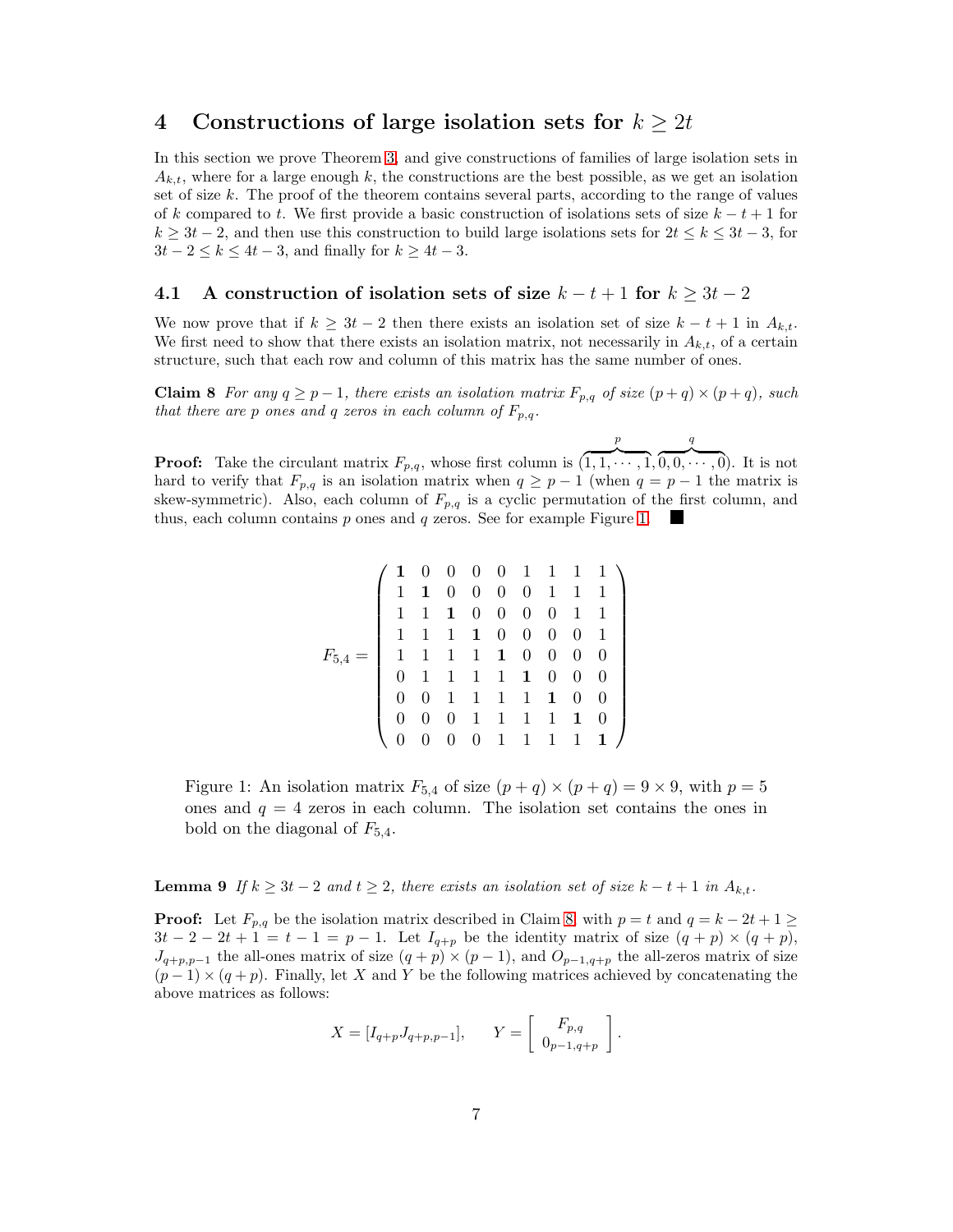Observe that  $XY = F_{p,q}$ . Furthermore, since each row of X and each column of Y are vectors of length  $q + 2p - 1 = k$  with exactly  $p = t$  ones, then we can view them as the characteristic vectors of subsets in  $\binom{[k]}{t}$ . Thus,  $XY = F_{p,q}$  is an isolation submatrix of  $A_{k,t}$  of size  $(q + p) \times (q + p) = (k - t + 1) \times (k - t + 1)$  as required.

### 4.2 A construction of large isolation sets for  $2t \leq k \leq 3t-3$

**Lemma 10** Let  $t \geq 2$  and  $k = 2t + r$ , where  $0 \leq r \leq t - 3$ . There exists an isolation matrix in  $A_{k,t}$  *of size*  $(2r + 3) \times (2r + 3)$ *.* 

**Proof:** Let  $t' = r + 2$  and  $k' = 2t' + r$ . Thus,  $k' = 2t' + r = 3t' - 2$ , and therefore, by Lemma [9,](#page-6-2) there exists an isolation matrix F' of size  $(k'-t'+1) \times (k'-t'+1)$  in  $A_{k',t'}$ , where the row and column indices of  $F'$  are subsets of size  $t'$  of  $[k']$ .

Since  $k - k' = 2t + r - 2t' - r = 2(t - r - 2)$ , there are still  $2(t - r - 2)$  elements from [k] that were not used to construct the row and column indices of  $F'$ . Add to each row index of  $F'$ half of these elements, and to each column index the other half.

Now the row and column indices are subsets of [k] of size  $t' + t - r - 2 = t$ , and the resulting matrix is an isolation matrix of size  $(2r+3) \times (2r+3)$  in  $A_{k,t}$ , as  $2r+3 = k'-t'+1$ .

#### <span id="page-7-0"></span>4.3 A construction of large isolation sets for  $3t - 2 \leq k \leq 4t - 3$

Lemma 11 Let  $t ≥ 2$  and  $k = 2t + r$ , where  $t-2 ≤ r ≤ 2t-3$ . There exists an isolation matrix *in*  $A_{k,t}$  *of size*  $(2r+3) \times (2r+3)$ *.* 

**Proof:** If  $k = 3t - 2$  then by Lemma [9,](#page-6-2) there exists an isolation matrix of size  $(2r+3) \times (2r+3)$ as required, since  $k - t + 1 = 2t - 1 = 2r + 3$ . Otherwise,  $k > 3t - 2$  and  $r > t - 2$  and define  $k' = 3t - 2$ . Also let O be the all-zero matrix, J the all-one matrix, and F' the isolation submatrix of  $A_{k',t}$ , of size  $(k'-t+1) \times (k'-t+1) = (2t-1) \times (2t-1)$ , as promised by Lemma [9.](#page-6-2) Finally, let F'' be another isolation matrix of size  $(2r-2t+4) \times (2r-2t+4)$  that has the following structure:

|   |   |                  |   |                            | $\mathbf{1}$   |                |                           |  |
|---|---|------------------|---|----------------------------|----------------|----------------|---------------------------|--|
|   |   | $\mathbf{1}$     |   | 1                          | $\overline{1}$ | $\mathbf{1}$   | 0                         |  |
|   |   | $\overline{0}$   |   | $\sim 10$                  | $\frac{1}{2}$  |                | $\langle \cdot \rangle$ . |  |
| F |   | $\boldsymbol{0}$ |   | $\overline{\phantom{0}}$ 1 | 1              | $\overline{1}$ |                           |  |
|   |   |                  |   |                            |                | $\overline{1}$ |                           |  |
|   | 1 | $\boldsymbol{0}$ |   | 0                          | 0              | $\,1\,$        | $\ddot{\phantom{0}}$      |  |
|   |   | $\,1\,$          |   | ÷                          | $\ddot{\cdot}$ | $\overline{0}$ |                           |  |
|   |   |                  | 1 | $\boldsymbol{0}$           | 0              | $\ddotsc$      |                           |  |

We now show how to construct an isolation matrix F of size  $(2r+3)\times(2r+3)$  of the following structure (the dimensions of the submatrices of  $F$  are specified alongside the figure):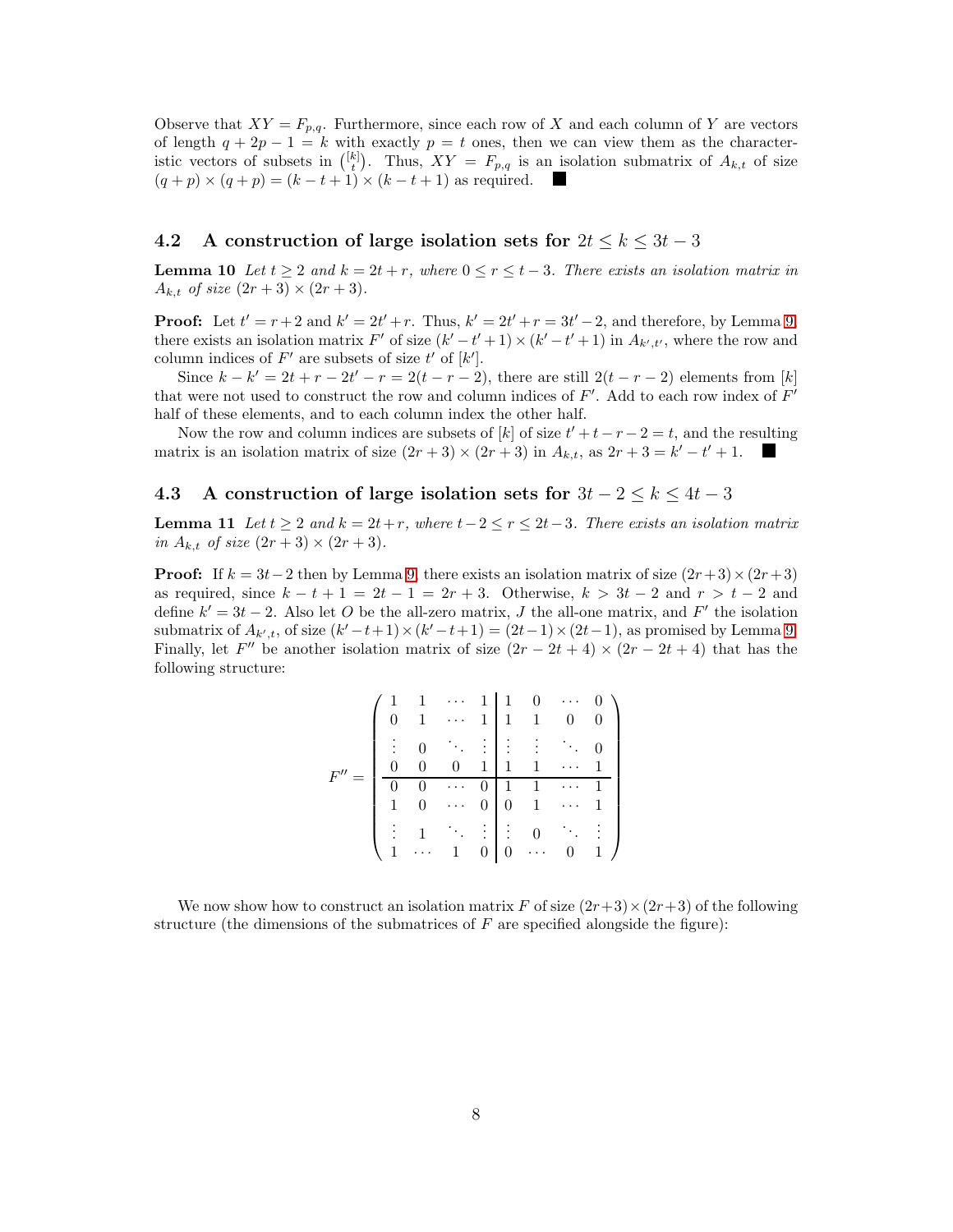

Since the sum of dimensions of F' and F'' is  $(2t-1) + (2r - 2t + 4) = 2r + 3$ , then F is a matrix of size  $(2r + 3) \times (2r + 3)$  as claimed. In what follows we show that there is a way to assign row and column indices that are all subsets of  $\binom{[k]}{t}$ , such that we get the above structure of  $F', F''$  and F. Then we can conclude that F is an isolation submatrix of  $A_{k,t}$ , since this structure of  $F', F''$  and  $F$ , guaranties that any two ones on the diagonal of  $F$  are not in an all-ones submatrix of size  $2 \times 2$ .

The row and column indices of  $F'$ : Denote the row and column indices of  $F'$  by  $R_1, ..., R_{2t-1}$  and  $C_1, ..., C_{2t-1}$ , respectively. According to the construction described in Lemma [9,](#page-6-2) both the row and column indices of  $F'$  are subsets of size t of  $[k']$  defined as follows:

- For  $i = 1, ..., 2t 1$ :  $R_i = \{i\} \cup S'$ , where  $S' = \{2t, 2t + 1, ..., 3t 2\}$ .
- For  $i = 0, ..., 2t 2$ ,

 $C_{i+1} = \{i \mod (2t-1) + 1, (i+1) \mod (2t-1) + 1, \ldots, (i+t-1) \mod (2t-1) + 1\}.$ 

Note that the largest element in a column index of  $F'$  is  $2t-1$ . Furthermore, it appears in exactly the last  $t$  column indices of  $F'$ .

The row and column indices of  $F''$ : Let  $r' = r - t + 2$  and denote the row and column indices of  $F''$  by  $R_{2t}, ..., R_{2t+2r'-1}$  and  $C_{2t}, ..., C_{2t+2r'-1}$ , where:

- For  $i = 0, ..., 2r' 1$ :  $C_{2t+i} = \{k 2r' + 1 + i\} \cup S''$ , where  $S'' = \{1, 2, ..., t 1\}$ .
- For  $i = 0, ..., r' 1$ :

$$
R_{2t+i} = \{k - 2r' + 1 + i, k - 2r' + 2 + i, ..., k - 2r' + r' + 1 + i\} \cup T,
$$

where  $T = \emptyset$  if  $r = 2t - 3$ , and otherwise,  $T = \{2t, 2t + 1, ..., 4t - r - 4\} \subset S'$ . Note that the indices are well defined as  $k - 2r' + 1 = 4t - r - 3$ , and the maximal element in T is  $4t-r-4$ . Furthermore, each index is a subset of size  $r'+1+|T| = r-t+3+(2t-r-3) = t$ as required.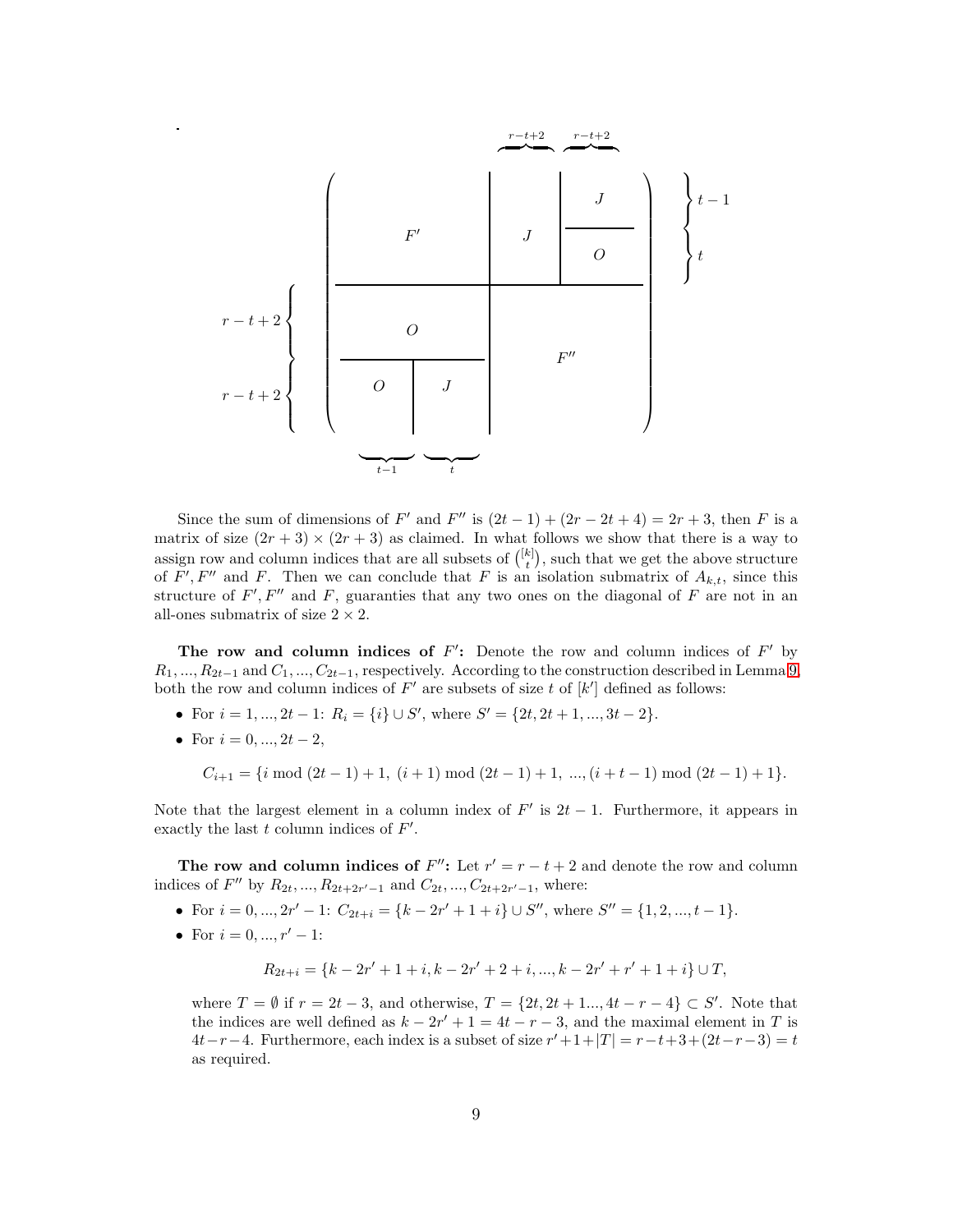- $R_{2t+r'} = (R_{2t+r'-1} \setminus \{k-r'\}) \cup \{2t-1\}.$
- For  $i = 1, ..., r' 1$ :  $R_{2t+r'+i} = (R_{2t+r'+i-1} \setminus \{k-r'+i\}) \cup \{k-2r'+i\}.$

It is not hard to verify that  $F''$  has the structure described above, and that all row and column indices are subsets of  $\binom{[k]}{t}$ . Therefore, F'' is an isolation submatrix of  $A_{k,t}$  of size  $(2r') \times (2r')$ as required.

Now if we consider the matrix defined by all the row and column indices  $R_1, ..., R_{2t+2r'-1}$ and  $C_1, ..., C_{2t+2r'-1}$ , then we get the matrix F as above. To verify that F has the structure claimed, note that the first  $r' = r - t + 2$  row indices of  $F''$ , that is,  $R_{2t},..., R_{2t+r'-1}$ , do not intersect with any of the column indices of  $F'$ , since the largest element in a column index of  $F'$  is  $2t - 1$ , and the smallest element in these row indices is  $x = \min\{2t, k - 2r' + 1\} = 2t$ , as  $r \le 2t - 3$ , and so  $k - 2r' + 1 = k - 2(r - t + 2) + 1 = 4t - r - 3 \ge 2t$ .

<span id="page-9-0"></span>As to the row indices  $R_{2t+r'},..., R_{2t+2r'-1}$ , they intersect the last t column indices of F', whereas, the column indices  $C_{2t+r'},..., C_{2t+2r'-1}$  intersect with row indices  $R_1,..., R_{t-1}$  of  $F'.$ See also Figure [2](#page-9-0) for an example.

|   |                          | 4              | 5              | 6                | 7        | 1        | $\overline{2}$ | 3              | 3              | 3              | 3              | 3                |
|---|--------------------------|----------------|----------------|------------------|----------|----------|----------------|----------------|----------------|----------------|----------------|------------------|
|   |                          | 3              | 4              | 5                | 6        | 7        | $\mathbf 1$    | $\overline{2}$ | $\overline{2}$ | $\overline{2}$ | $\overline{2}$ | $\overline{2}$   |
|   |                          | $\mathfrak{D}$ | 3              | 4                | 5        | 6        | 7              | $\mathbf 1$    | 1              | 1              | 1              | 1                |
|   |                          | 1              | $\overline{2}$ | 3                | 4        | 5        | 6              | 7              | 9              | 10             | 11             | 12               |
|   | 10, 9, 8, 1              | $\mathbf{1}$   | $\theta$       | $\overline{0}$   | $\theta$ | 1        | 1              | 1              | 1              | $\mathbf{1}$   | 1              | $\mathbf{1}$     |
|   | $\overline{10}, 9, 8, 2$ | 1              | 1              | $\overline{0}$   | $\theta$ | $\theta$ | 1              | 1              | 1              | 1              | 1              | $\mathbf 1$      |
|   | 10, 9, 8, 3              | 1              | 1              | 1                | $\theta$ | 0        | $\theta$       | 1              | 1              | 1              | 1              | 1                |
| F | 10, 9, 8, 4              | $\mathbf{1}$   | 1              | 1                | 1        | $\theta$ | $\theta$       | $\theta$       | 1              | 1              | $\overline{0}$ | $\overline{0}$   |
|   | 10, 9, 8, 5              | $\theta$       | 1              | $\mathbf{1}$     | 1        | 1        | $\theta$       | $\theta$       | $\mathbf{1}$   | 1              | $\theta$       | $\theta$         |
|   | 10, 9, 8, 6              | $\theta$       | $\theta$       | 1                | 1        | 1        | $\mathbf{1}$   | $\overline{0}$ | 1              | 1              | $\theta$       | $\overline{0}$   |
|   | 10, 9, 8, 7              | 0              | $\theta$       | $\boldsymbol{0}$ | 1        | 1        | $\mathbf 1$    | 1              | 1              | 1              | $\overline{0}$ | $\boldsymbol{0}$ |
|   | 11, 10, 8, 9             | $\theta$       | $\overline{0}$ | $\overline{0}$   | $\theta$ | $\theta$ | $\theta$       | $\theta$       | $\mathbf{1}$   | 1              | 1              | $\overline{0}$   |
|   | 12, 11, 8, 10            | $\theta$       | $\theta$       | 0                | $\theta$ | 0        | $\overline{0}$ | $\overline{0}$ | $\theta$       | 1              | 1              | 1                |
|   | 7, 12, 8, 11             | $\overline{0}$ | $\theta$       | $\overline{0}$   | 1        | 1        | 1              | 1              | $\theta$       | $\theta$       | $\mathbf{1}$   | 1                |
|   | 9, 7, 8, 12              | 0              | 0              | 0                | 1        | 1        | 1              | 1              | 1              | 0              | $\overline{0}$ | $\mathbf{1}$     |

Figure 2: An isolation matrix of size  $(2r+3) \times (2r+3) = 11 \times 11$  in  $A_{k,t}$ , where  $k = 12$ ,  $t = 4$  and  $r = k - 2t = 4$ .

#### 4.4 A construction of maximal isolation sets for  $k \geq 4t - 3$

**Lemma 12** *Let*  $t ≥ 2$  *and*  $k ≥ 4t − 3$ *. There exists an isolation matrix in*  $A_{k,t}$  *of size*  $k × k$ *.* 

**Proof:** Let  $k' = 4t - 3$  and let F be an isolation matrix of size  $k' \times k'$ , with row and column indices that are subsets of size t of  $[k']$  as defined in the proof of Lemma [11.](#page-7-0) Now add  $k - k'$ rows and  $k - k'$  columns to F with the following indices:

- For  $i = 1, ..., k k'$ , add the row indices  $\{k' + i, 2t 1, 2t, 2t + 1, ..., 3t 3\}$ .
- For  $i = 1, ..., k k'$ , add the column indices  $\{k' + i, 1, 2, ..., t 1\}$ .

The resulting matrix is an isolation matrix of size  $k \times k$ . See Figure [3](#page-10-0) for an example.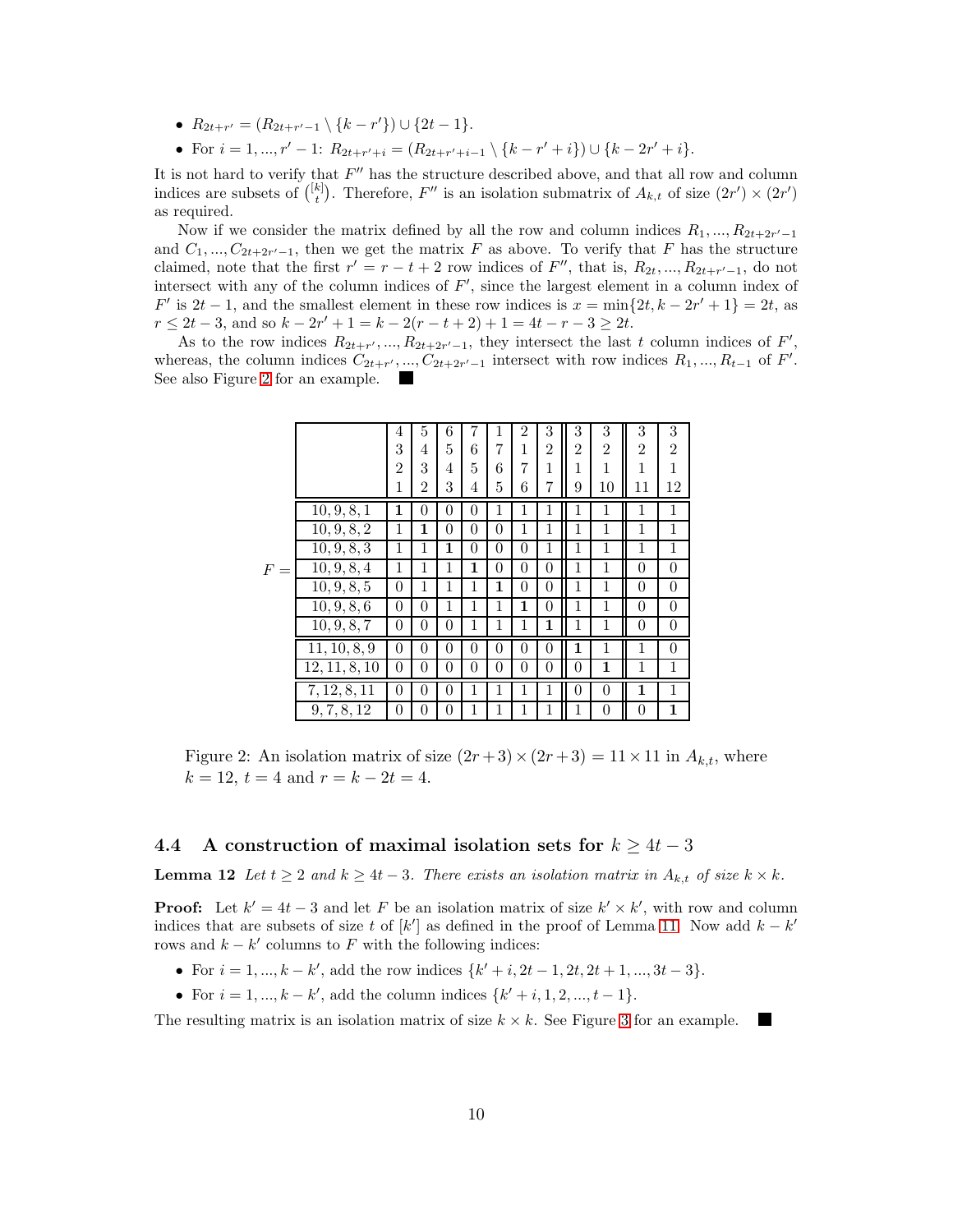<span id="page-10-0"></span>

|       |                    | 3              | 4              | 5              | 1              | $\overline{2}$ | $\overline{2}$ | 2              | $\overline{2}$ | $\overline{2}$ | $\overline{2}$ | $\overline{2}$   |
|-------|--------------------|----------------|----------------|----------------|----------------|----------------|----------------|----------------|----------------|----------------|----------------|------------------|
|       |                    | 2              | 3              | 4              | 5              | 1              | 1              | 1              | 1              | 1              | 1              | 1                |
|       |                    | 1              | $\overline{2}$ | 3              | 4              | 5              | 6              | 7              | 8              | 9              | 10             | 11               |
|       | 7, 6, 1            | 1              | $\overline{0}$ | $\overline{0}$ | 1              | 1              | 1              | 1              | 1              | 1              | 1              | $\mathbf{1}$     |
|       | $\overline{7},6,2$ | 1              | 1              | $\overline{0}$ | $\overline{0}$ | 1              | 1              | 1              | 1              | 1              | 1              | $\mathbf{1}$     |
|       | 7, 6, 3            | 1              | 1              | 1              | $\overline{0}$ | $\overline{0}$ | 1              | 1              | $\overline{0}$ | $\overline{0}$ | $\overline{0}$ | $\boldsymbol{0}$ |
|       | 7, 6, 4            | $\overline{0}$ | 1              | 1              | 1              | $\theta$       | 1              | 1              | $\theta$       | $\overline{0}$ | $\overline{0}$ | $\boldsymbol{0}$ |
| $F =$ | 7, 6, 5            | $\overline{0}$ | $\overline{0}$ | 1              | 1              | $\mathbf{1}$   | 1              | 1              | $\theta$       | $\overline{0}$ | $\overline{0}$ | $\boldsymbol{0}$ |
|       | 8, 7, 6            | $\overline{0}$ | $\theta$       | $\overline{0}$ | $\Omega$       | $\theta$       | $\mathbf{1}$   | 1              | 1              | $\overline{0}$ | $\overline{0}$ | $\overline{0}$   |
|       | 9, 8, 7            | 0              | $\theta$       | $\theta$       | $\theta$       | $\overline{0}$ | 0              | 1              | 1              | 1              | $\overline{0}$ | $\overline{0}$   |
|       | 5, 9, 8            | 0              | 0              | 1              | 1              | 1              | 0              | 0              | 1              | 1              | $\overline{0}$ | $\overline{0}$   |
|       | 6, 5, 9            | 0              | $\overline{0}$ | 1              | 1              | 1              | 1              | 0              | 0              | 1              | $\overline{0}$ | $\boldsymbol{0}$ |
|       | 6, 5, 10           | $\theta$       | $\theta$       | 1              | $\mathbf{1}$   | 1              | 1              | $\overline{0}$ | $\theta$       | $\theta$       | 1              | $\overline{0}$   |
|       | 6, 5, 11           | 0              | 0              | 1              | 1              | 1              | 1              | 0              | 0              | 0              | $\overline{0}$ | $\mathbf{1}$     |

Figure 3: A maximal isolation matrix of size  $k \times k = 11 \times 11$  in  $A_{k,t}$ , where  $k = 11, t = 3.$ 

### 5 Bounds on the maximal size of isolation sets

As we saw, the constructions given in Section [4](#page-6-3) are maximal for any  $t > 2$  and  $k > 4t - 3$ , since we get an isolation set of size k in this case. Our construction is also maximal for  $k = 2t$ . In this section we prove Theorem [4,](#page-2-2) and show that it is also maximal for  $k = 2t + 1$ . We first need the following claims.

<span id="page-10-1"></span>Claim 13 Let  $k = 2t + 1$  and let F be an isolation matrix in  $A_{k,t}$ . Then F cannot contain a *submatrix of size*  $2 \times 2$  *that is the all-zero matrix.* 

**Proof:** Assume, by contradiction, that F has a submatrix of size  $2 \times 2$  that is the all-zero matrix, and assume that this submatrix is defined by row indices  $x, y$  and column indices  $z, w$ . Assume, without loss of generality, that  $x = \{1, 2, ..., t\}$ . Since  $x \cap z = x \cap w = \emptyset$  and  $z \neq w$ , we must have that  $z \cup w = \{t+1, ..., 2t+1\}$ . But we have also that  $y \cap z = y \cap w = \emptyset$ , and therefore,  $y = \{1, 2, ..., t\}$ . Thus,  $y = x$  and this is a contradiction.

<span id="page-10-2"></span>Claim 14 Let  $k = 2t + 1$  and let F be an isolation matrix in  $A_{k,t}$ . Then every row and column *of* F *has at most three zeros.*

**Proof:** Assume, by contradiction, that  $F$  has a row with four zeros, and assume, without loss of generality, that it is the first row and that the zeros are in positions 2, 3, 4, 5 of this row. Consider the following submatrix  $W$  of  $F$  defined by the first five rows of  $F$  and columns  $2, 3, 4, 5$  of  $F$ :

$$
W = \begin{pmatrix} \begin{array}{c|cc} y_2 & y_3 & y_4 & y_5 \\ \hline x_1 & 0 & 0 & 0 & 0 \\ x_2 & 1 & & & \\ x_3 & & 1 & & \\ x_4 & & & 1 & \\ x_5 & & & & 1 \end{array} \end{pmatrix}
$$

Let  $W'$  be the submatrix containing the last four rows of the submatrix W. Note that  $W'$  is an isolation matrix of size  $4 \times 4$ . If W' contains two zeros in one of its rows, then with the zeros in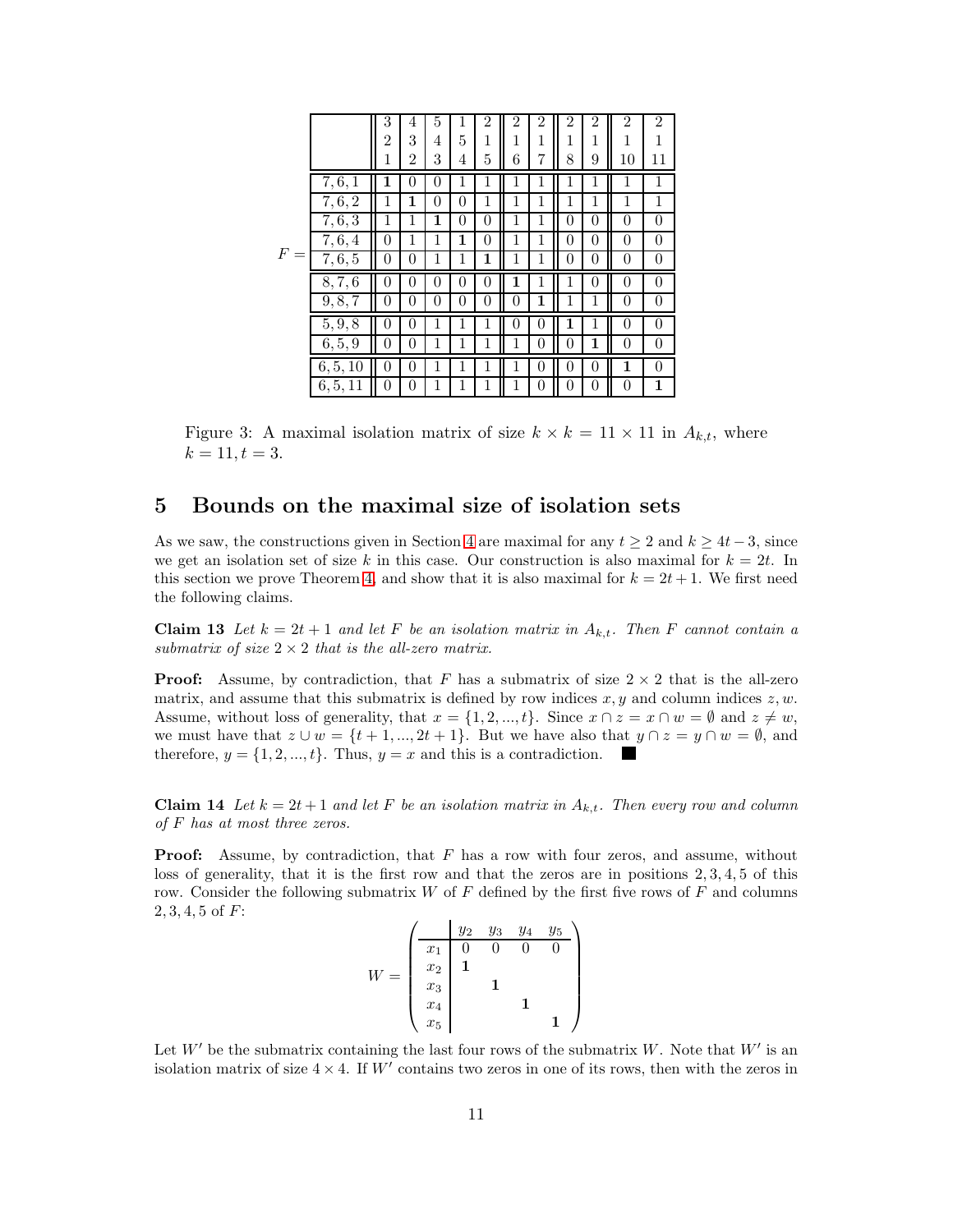the first row of W, we get that F contains a submatrix of size  $2 \times 2$  that is the all-zero matrix, and we get a contradiction by Claim [13.](#page-10-1) Thus,  $W'$  contains at most one zero in each one of its rows. But since W' is an isolation matrix of size  $4 \times 4$ , it must contain at least  $\binom{4}{2} = 6$  zeros, and again we get a contradiction.

<span id="page-11-0"></span>Claim 15 Let  $G = (V_1, V_2, E)$  be a 3-regular bipartite graph, where  $|V_1| = |V_2| = 6$ . Then G *contains a* 4*-cycle.*

**Proof:** Let  $V_1 = \{x_1, ..., x_6\}$ ,  $V_2 = \{y_1, ..., y_6\}$ , and assume, without loss of generality, that  $(x_1, y_1), (x_1, y_2), (x_1, y_3) \in E$  and  $(y_1, x_2), (y_1, x_3) \in E$ . If one of  $y_2$  or  $y_3$  is a neighbor of one of  $x_2$  or  $x_3$ , then we are done since we have a 4-cycle (for example, if  $(x_2, y_2) \in E$ , then  $(x_1, y_1, x_2, y_2, x_1)$  is a 4-cycle).

Thus, consider now the case that  $y_2$  and  $y_3$  are not neighbors of  $x_2$  and  $x_3$ . Therefore, each of  $x_2$  and  $x_3$  has two neighbors from  $y_4, y_5, y_6$ , and so they have a common neighbor, say  $y_4$ . Since they are both also neighbors of  $y_1$ , we get a 4-cycle  $(x_2, y_1, x_3, y_4, x_2)$ .

**Lemma 16** Let  $k = 2t + 1$ ,  $t \geq 3$ , and let F be an isolation matrix in  $A_{k,t}$ . Then the size of F *is at most*  $5 \times 5$ *.* 

**Proof:** Assume, by contradiction, that there is an isolation matrix F of size  $6 \times 6$ , and denote the rows of F by  $X_1, ..., X_6$  and the columns of F by  $Y_1, ..., Y_6$ . Since F is an isolation matrix, then  $X_i \circ Y_i = e_i$  for every  $1 \leq i \leq 6$ , where  $e_i$  is the i<sup>th</sup> standard basis vector, and  $\circ$  is the Hadamard (entry-wise) product.

First notice that F cannot have a column  $Y_i$  with five ones, since then  $X_i$  must have four zeros (as  $X_i \circ Y_i = e_i$ ), and this is impossible by Claim [14.](#page-10-2) Therefore, every column of F has at most four ones. A similar argument holds for the rows of  $F$ . Furthermore, if there exists a row/column with two ones then it has four zeros and again we get a contradiction. Thus, every row and column of F has at least three ones and at most four ones, and at least two zeros and at most three zeros. We thus, have the following two cases:

**Case 1:** Every row and column in  $F$  has three ones. Let  $G$  be the bipartite 3-regular graph whose adjacency matrix is the complement of  $F$  (that is, each zero in  $F$  is an edge of the graph). Then by Claim [15,](#page-11-0) the graph G has a 4-cycle. Thus, F has a submatrix of size  $2 \times 2$  that is all zeros, and we get a contradiction by Claim [13.](#page-10-1)

Case 2 : There exists at least one column in F with four ones. Assume, without loss of generality, that it is  $Y_1$  and that  $Y_1 = (1, 1, 1, 1, 0, 0)$ . But,  $X_1 \circ Y_1 = e_1$  and by Claim [14](#page-10-2) every row of F contains at most three zeros. Thus,  $X_1 = (1, 0, 0, 0, 1, 1)$ .

Now consider the structure of the submatrix W of F defined by rows  $X_2, X_3, X_4$  and columns  $Y_2, Y_3, Y_4$  of F. Notice that W is an isolation matrix of size  $3 \times 3$ . First we claim that there cannot be two zeros in any of the rows of W (otherwise, we will get a submatrix of size  $2 \times 2$ of zeros with the zeros in  $X_1$ ). Hence, each row of W has at most one zero. Also there cannot be two zeros in any of the columns of W, since then we will get a  $2 \times 2$  all ones submatrix on the diagonal of  $W$ , in contradiction to  $W$  being an isolation matrix. Thus, each one of the rows and columns of  $W$  must contain at most one zero. But since  $W$  is an isolation matrix of size  $3 \times 3$  it should have at least  $\binom{3}{2} = 3$  zeros, and so each one of the rows and columns of W must contain exactly one zero and two ones. Therefore, without loss of generality,  $F$  has the following structure: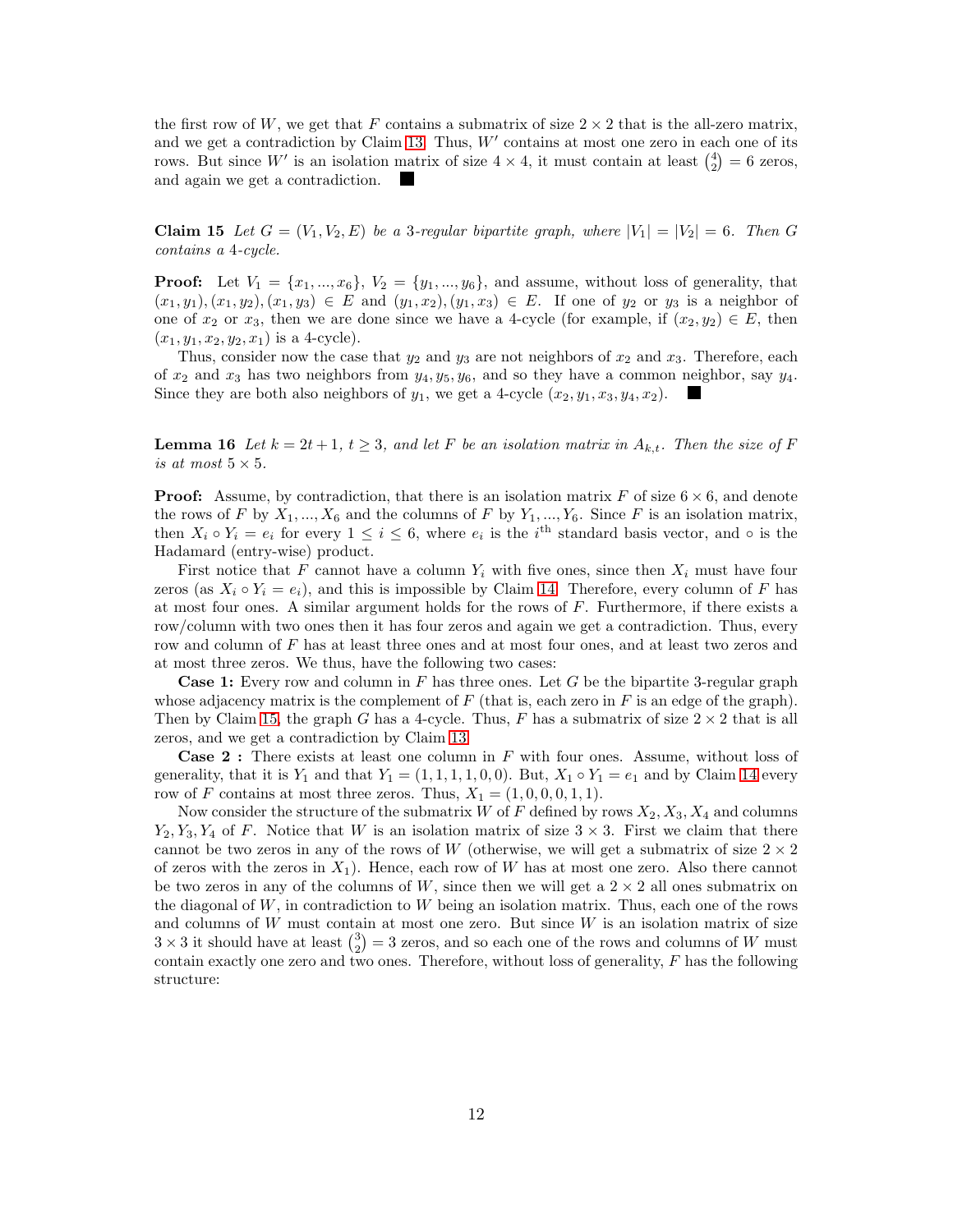$$
F = \left(\begin{array}{cccc} \mathbf{1} & 0 & 0 & 0 & 1 & 1 \\ 1 & \mathbf{1} & 0 & 1 & 1 \\ 1 & 1 & \mathbf{1} & 0 & 0 \\ 1 & 0 & 1 & \mathbf{1} & 1 \\ 0 & 0 & 0 & 1 & 1 \end{array}\right)
$$

Similar considerations as those above, show that there cannot be two zeros in positions 2, 3, 4 of  $X_5$  or of  $X_6$  (otherwise, there will be a submatrix of size  $2 \times 2$  of zeros with the first row of F), and there cannot be three ones in positions 2, 3, 4 of  $X_5$  (otherwise, we get that  $Y_5 = (1, 0, 0, 0, 1, 1)$  and therefore  $Y_6 = (1, 1, 1, 1, 0, 1)$ , or otherwise we get a submatrix of size  $2 \times 2$  of zeros. But then  $Y_6$  contains five ones and again we get a contradiction). A similar argument holds for  $X_6$ . Thus,  $X_5$  and  $X_6$  each must contain one zero and two ones in positions 2, 3, 4. Hence, without loss of generality, F is of the following form (where columns  $Y_5$  and  $Y_6$ were determined according to  $X_5, X_6$ , so that  $X_5 \circ Y_5 = e_5$ ,  $X_6 \circ Y_6 = e_6$ , and we do not get a submatrix of size  $2 \times 2$  that is all-zeros):

$$
F = \left(\begin{array}{cccccc} \mathbf{1} & 0 & 0 & 0 & 1 & 1 \\ 1 & \mathbf{1} & 0 & 1 & 0 & 0 \\ 1 & 1 & \mathbf{1} & 0 & 0 & 1 \\ 1 & 0 & 1 & \mathbf{1} & 1 & 0 \\ 0 & 1 & 1 & 0 & \mathbf{1} \\ 0 & 1 & 0 & 1 & \mathbf{1} \end{array}\right)
$$

Now denote the row and column indices of F by  $x_1, ..., x_6$  and  $y_1, ..., y_6$ , respectively, where each index is a subset of size t of  $[k] = [2t + 1]$ , and assume, without loss of generality, that  $x_1 = \{1, ..., t\}$ . From the structure of F we can deduce the following about its row and column indices:

- Since  $x_1 \cap y_2 = x_1 \cap y_3 = x_1 \cap y_4 = \emptyset$ , then  $y_2, y_3, y_4 \subset \{t+1, ..., 2t+1\}$ ,  $|y_i \cap y_j| = t-1$ for  $2 \leq i \neq j \leq 4$ , and  $|y_2 \cap y_3 \cap y_4| = t - 2$ . Let  $S = y_2 \cap y_3 \cap y_4$  and assume, without loss of generality, that  $S = \{t + 1, t + 2, ..., 2t - 2\}$ , and  $y_2 = S \cup \{2t - 1, 2t\}$ ,  $y_3 =$  $S \cup \{2t-1, 2t+1\}, y_4 = S \cup \{2t, 2t+1\}.$
- Since  $x_2 \cap y_3 = \emptyset$ ,  $x_2 \cap y_2 \neq \emptyset$ ,  $y_2 \cap y_3 = S \cup \{2t-1\}$  and  $y_2 = S \cup \{2t-1, 2t\}$  then  $2t \in x_2$ . In a similar way,  $2t - 1 \in x_3$ ,  $2t + 1 \in x_4$ ,  $2t - 1 \in x_5$  and  $2t \in x_6$ .
- Furthermore, since  $x_5 \cap y_1 = x_6 \cap y_1 = \emptyset$ , then there exists a subset T of size  $|T| = t 1$ such that  $T \subseteq x_5 \cap x_6$ . Since  $x_5 \cap y_4 = x_6 \cap y_3 = \emptyset$  then  $T \cap y_4 = T \cap y_3 = \emptyset$ . Thus,  $T \subseteq \{1, 2, ..., t\}.$

Finally, since F is an isolation matrix then either  $x_5 \cap y_6 = \emptyset$  or  $x_6 \cap y_5 = \emptyset$ . Assume first that  $y_6 \cap x_5 = \emptyset$ . Thus, from the above discussion and our last assumption, F has the following structure and row and column indices:

|       |                               | $y_1$ | $y_2 =$ | $y_3 =$<br>$S, 2t-1, 2t   S, 2t-1, 2t+1   S, 2t, 2t+1$ | $y_4 =$ | $y_5$ | $y_6$ |
|-------|-------------------------------|-------|---------|--------------------------------------------------------|---------|-------|-------|
|       | $x_1 = 1, , t$                |       |         |                                                        |         |       |       |
| $F =$ | $2t \in x_2$                  |       |         |                                                        |         |       |       |
|       | $2t-1 \in x_3$                |       |         |                                                        |         |       |       |
|       | $2t + 1 \in x_4$              |       |         |                                                        |         |       |       |
|       | $x_5 = T, 2t - 1 \parallel 0$ |       |         |                                                        |         |       |       |
|       | $x_6 = T, 2t$                 |       |         |                                                        |         |       |       |

But then  $Q \cap y_6 = \emptyset$ , where  $Q = \{2t, 2t + 1, 2t - 1\} \cup T$ , and this is a contradiction, since then  $y_6 \subseteq [k] \setminus Q$  and  $|[k] \setminus Q] = t - 1$ .